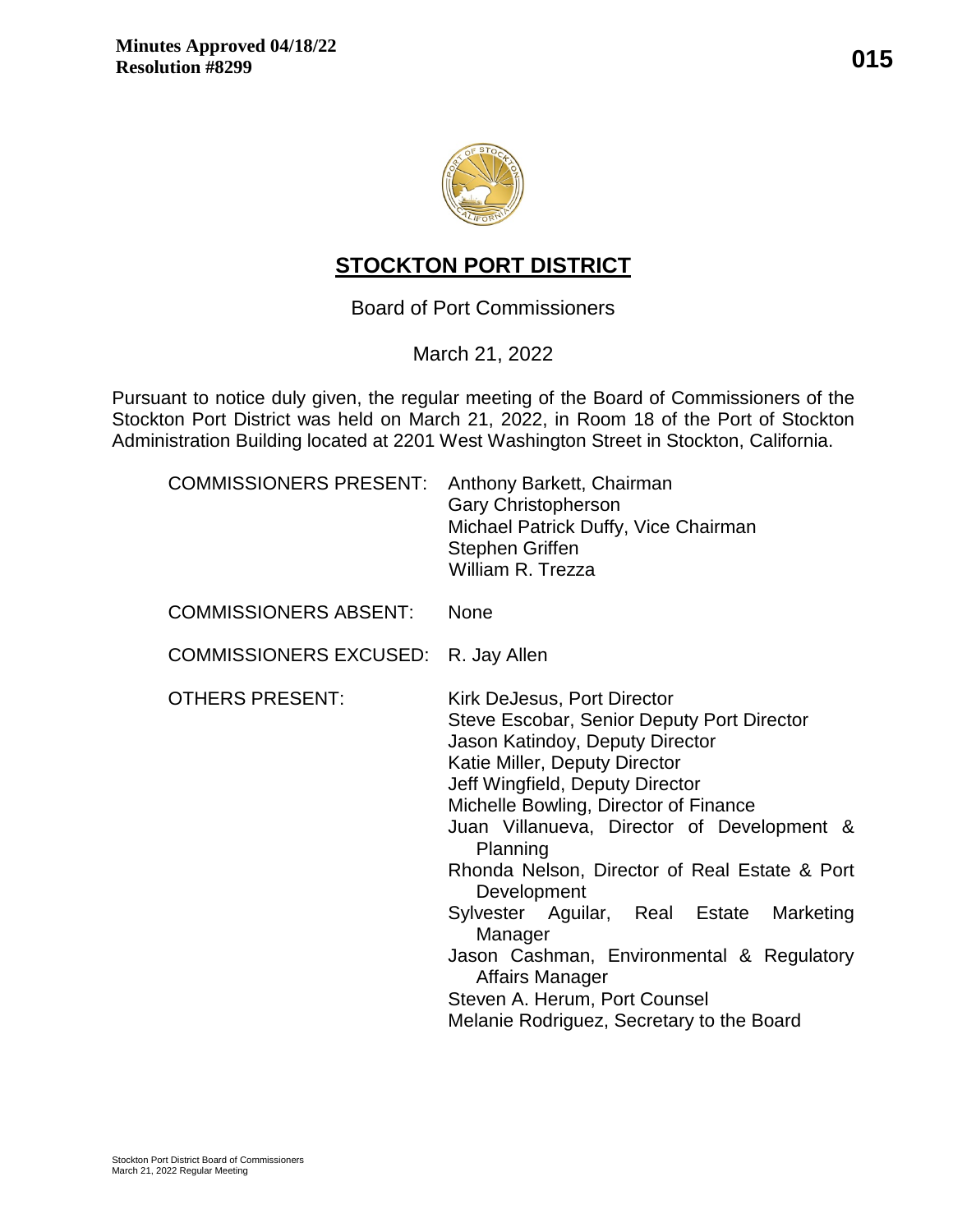A quorum being present, the meeting was called to order by Chairman Anthony Barkett at 3:30 p.m. Chairman Barkett presided and Melanie Rodriguez, Secretary to the Board, acted as Secretary for the meeting.

### CONSENT CALENDAR

In compliance with Port Policy Statement #003, the Consent Calendar items of business, having been provided to each member of the Board prior to this meeting, the Commissioners present acted upon Consent Calendar items of business under one vote.

Chairman Barkett acknowledged that there were no requests to address the Port Commission on these matters.

Vice Chairman Duffy moved, to adopt the following resolutions:

MINUTES OF FEBRUARY 22, 2022 MEETING

Resolution #8292: RESOLVED, that the minutes of the RE-ORGANIZATIONAL meeting of the Board of Commissioners of the Stockton Port District held on the 22nd day of February 2022, as the same are endorsed on Page No. 007 to Page No. 014, inclusive, of Minutes Book No. 64, be and they are hereby approved.

#### AUTHORIZATION TO TRAVEL

Resolution #8293: RESOLVED, that the Board of Commissioners of the Stockton Port District hereby authorizes one or more Commissioners to travel to Napa, California for the Rice Millers' Association (RMA), 122nd Convention, June  $6 - 9$ , 2022; and

> RESOLVED FURTHER, that the travel expenses incurred by Commission delegates who participate in the RMA 122nd Convention shall be paid by the Stockton Port District.

APPROVAL OF THE POLICE DEPARTMENT'S USE OF MILITARY EQUIPMENT POLICY

Resolution #8294: RESOLVED, that the Board of Commissioners of the Stockton Port District that the Port of Stockton Police Department's Military Equipment Policy is hereby approved, as presented.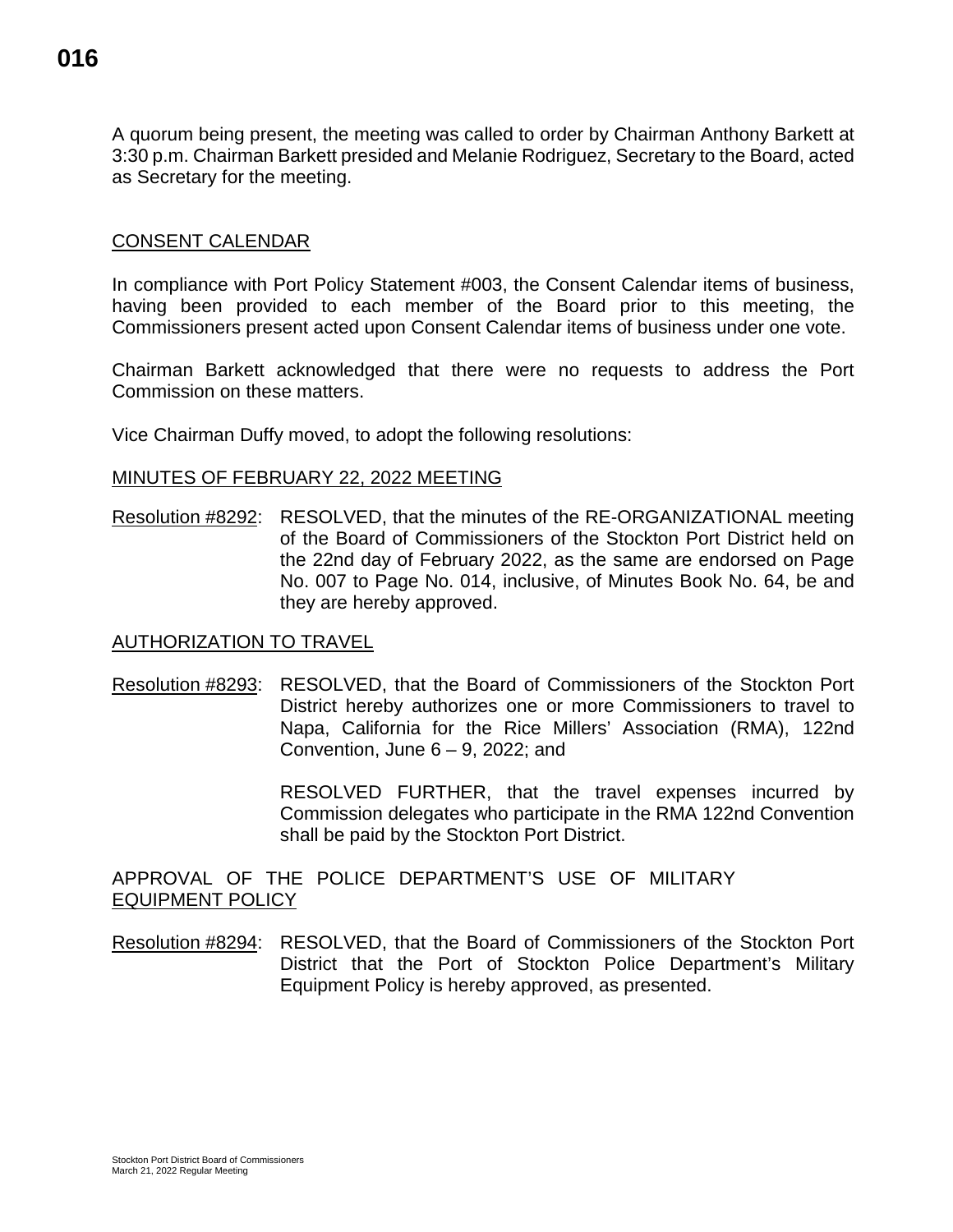CONSIDERATION AND POSSIBLE APPROVAL FOR THE PORT DIRECTOR TO EXECUTE A ONE-YEAR MASTER PROFESSIONAL SERVICES AGREEMENT WITH DILLION & MURPHY CONSULTING CIVIL ENGINEERS FOR ENGINEERING SERVICES FOR AN AMOUNT NOT-TO-EXCEED \$300,000

Resolution #8295: RESOLVED, by the Stockton Port District Board of Commissioners that the Port Director is hereby authorized, empowered and directed to execute a Master Professional Services Agreement (MPSA) with the engineering firm of Dillion & Murphy Consulting Civil Engineers for engineering services for one year for an amount not-to-exceed \$300,000.00 (Three Hundred Thousand and no/100 dollars); and

> RESOLVED FURTHER, that the Port Director is hereby authorized, empowered and directed to ensure that the provisions of this resolution are appropriately effected.

CONSIDERATION AND POSSIBLE APPROVAL FOR THE PORT DIRECTOR TO PURCHASE A BATTERY BACKUP SYSTEM AND MAINTENANCE SERVICE CONTRACT FROM VERTIV CORPORATION FOR AN AMOUNT NOT-TO-EXCEED \$46,854.81

Resolution #8296: RESOLVED, by the Board of Commissioners of the Stockton Port District that the Port Director is hereby authorized, empowered and directed to purchase a battery backup system and a one-year maintenance service contract from Vertiv Corporation for an amount not-to-exceed \$46,854.81 (Forty-Six Thousand Eight Hundred Fifty-Four and 81/100 Dollars); and

> RESOLVED FURTHER, that the Port Director is authorized, empowered and directed to ensure that the provisions of this resolution are appropriately effected.

CONSIDERATION AND POSSIBLE APPROVAL FOR THE PORT DIRECTOR TO AWARD CONTRACTS FOR THE DEVELOPMENT OF THE PORT'S ZERO-EMISSION FREIGHT FACILITY ELECTRIFICATION BLUEPRINT TO MOMENTUM GRANT SERVICES FOR \$100,000, TO REBEL MEDIA COMPANY FOR \$35,000; AND STARCREST CONSULTING FOR \$35,000 UTILIZING THE CALIFORNIA ENERGY COMMISSION GRANT OF UP TO \$200,000 WITH ZERO PORT MATCH

Resolution #8297: RESOLVED, by the Board of Commissioners of the Stockton Port District that the Port Director is hereby authorized, empowered and directed to enter into service contracts with Momentum Grant Services for \$100,000.00, Rebel Media Company for \$35,000.00 and Starcrest Consulting for \$35,000.00 utilizing the \$200,000.00 California Energy Commission grant that was awarded to the Port of Stockton for the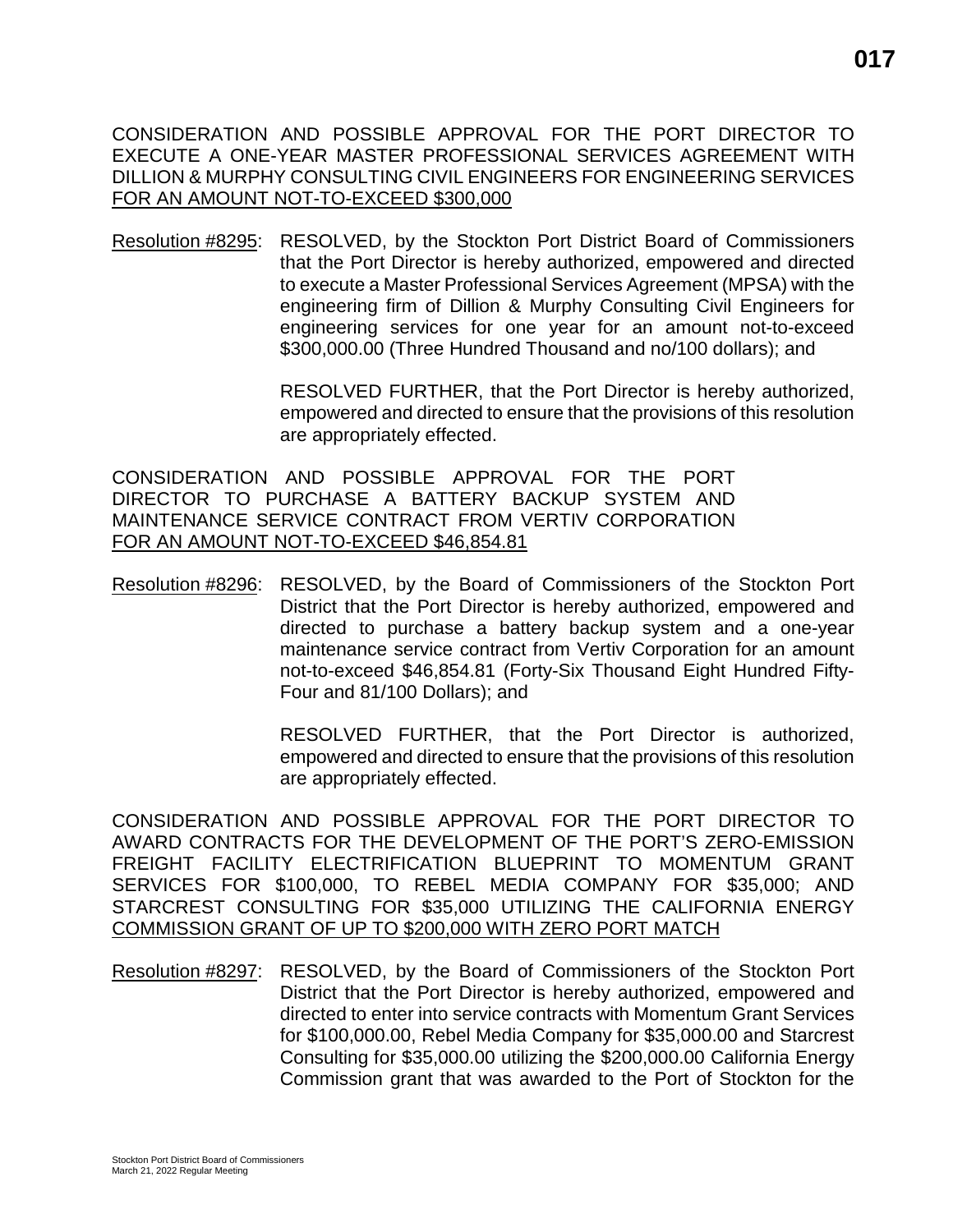development of a Zero-Emission Freight Facility Electrification Blueprint funded completely by the grant; and

RESOLVED FURTHER, that the Port Director is authorized, empowered and directed to ensure that the provisions of this resolution are appropriately effected.

CONSIDERATION AND POSSIBLE APPROVAL FOR THE PORT DIRECTOR TO PARTICIPATE IN THE ENERGIIZE INCENTIVE PROGRAM AND AUTHORIZE UP TO \$250,000 FOR CHARGING INFRASTRUCTURE

Resolution #8298: RESOLVED, by the Board of Commissioners of the Stockton Port District that the Port Director is hereby authorized, empowered and directed to submit a grant application to the Energy Infrastructure Incentives for Zero-Emission Commercial Vehicles (EnergIIZE) incentive program that is funded by the California Energy Commission Clean Transportation Program and implanted by CALSTART that provides fifty percent (50%) funding of eligible charging infrastructure equipment and software up to \$500,000.00 per project; and

> RESOLVED FURTHER, by the Board of Commissioners of the Stockton Port District that the Port Director is hereby authorized to fund up to \$250,000.00 for eligible charging infrastructure equipment and software, if the grant is awarded; and

> RESOLVED FURTHER, that the Port Director is authorized, empowered and directed to ensure that the provisions of this resolution are appropriately effected.

Resolutions #8292, #8293, #8294, #8295, #8296, #8297 and #8298 were passed by the following vote:

| <b>COMMISSIONERS IN FAVOR:</b>   | Trezza      | Barkett, Christopherson, Duffy, Griffen, |  |
|----------------------------------|-------------|------------------------------------------|--|
| <b>COMMISSIONERS AGAINST:</b>    | None        |                                          |  |
| <b>COMMISSIONERS ABSTAINING:</b> | <b>None</b> |                                          |  |
| <b>COMMISSIONERS ABSENT:</b>     | None        |                                          |  |
| <b>COMMISSIONERS EXCUSED:</b>    | Allen       |                                          |  |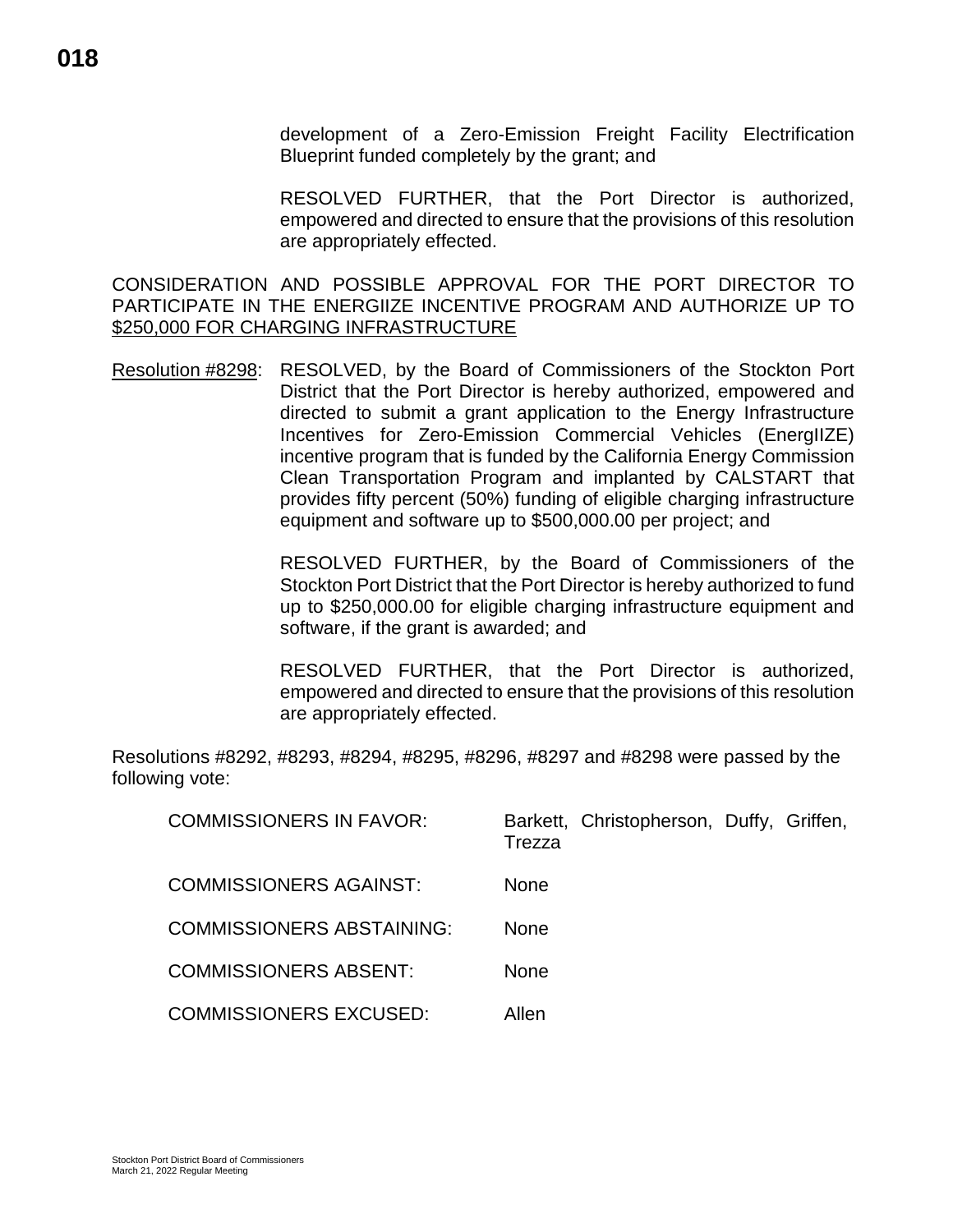### CONSIDERATION OF ITEMS REMOVED FROM THE CONSENT CALENDAR

Chairman Barkett acknowledged there were no items removed from the Consent Calendar.

#### INFORMATIONAL PRESENTATION LIEBHERR CRANE SUMMARY

Development and Planning Director Villanueva provided an executive summary on this agenda item. The staff report was provided to each member of the Board prior to the meeting and was also available as a link on the Agenda posted on the Port's website.

#### COMMITTEE REPORTS

Chairman Barkett acknowledged that there were no Committee Reports.

#### PORT DIRECTOR'S COMMENTS

Port Director DeJesus provided an executive summary of recent Port activities.

- Richard Santos was recognized for his 52 years of service to the Port of Stockton.
- The Port Outreach Committee meeting was held on March 16, 2022. The next Port Outreach Committee meeting is scheduled for Wednesday, April 20, 2022, at 4:00 p.m.
- Current calendar year-to-date shipping reflects 75 ships. Shipping activity for the same period in 2021 reported 63 ships. Current calendar year-to-date tonnage totaled 1,104,920 metric tons. Tonnage for the same period in 2021 totaled 1,051,664 metric tons.

#### COMMISSION COMMENTS

Commissioner Christopherson thanked Commissioner Trezza for volunteering to be the Port's San Joaquin Council of Governments (SJCOG) ex-officio representative.

Commissioner Griffen congratulated Richard Santos on his retirement.

Commissioner Trezza shared that his appointment to the SJCOG Board was good timing, as he is part of a group that is working on an in-land port project.